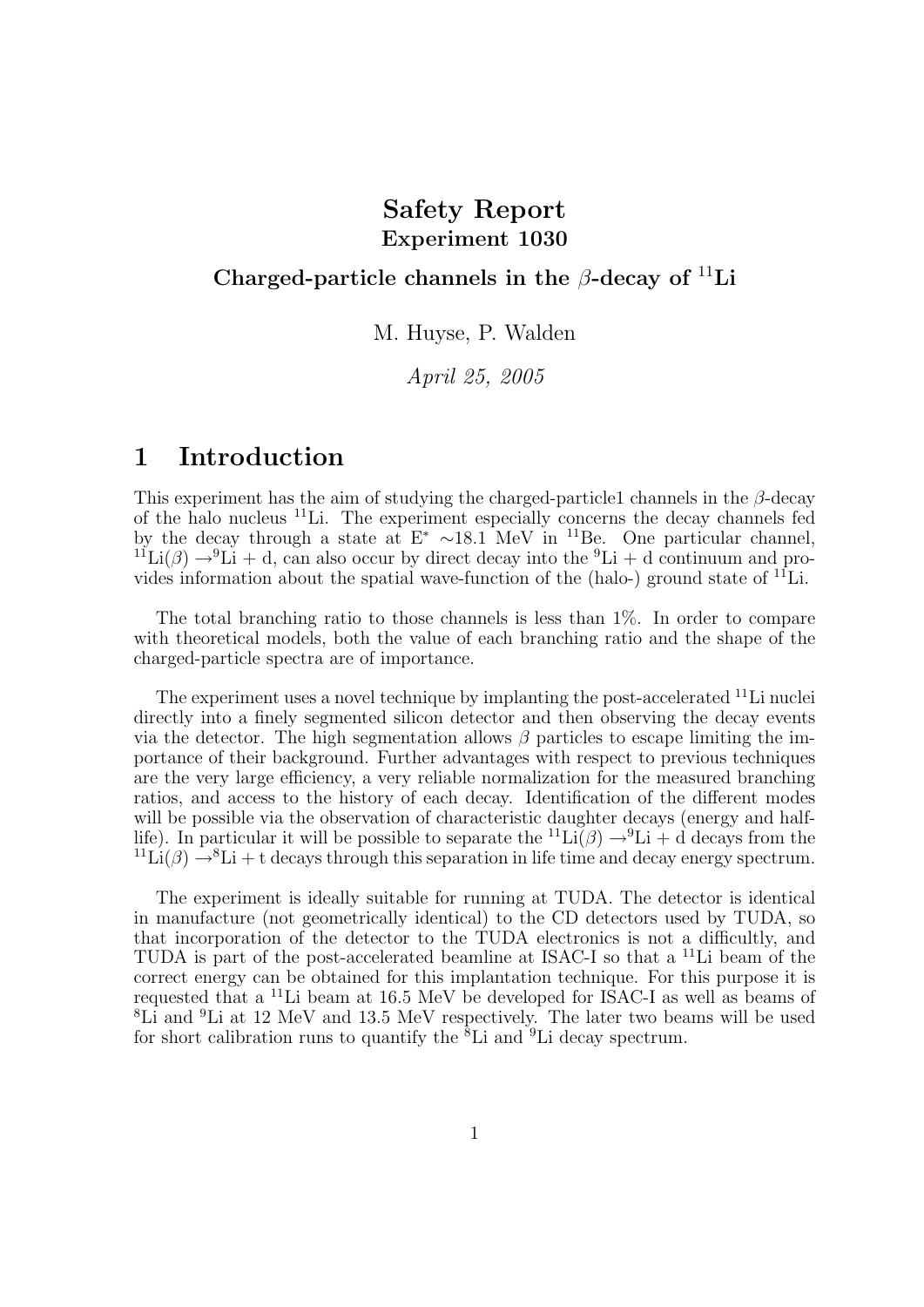#### 2 Description of the Experiment

The experimental apparatus is quite compact. It is a double-sided silicon strip detector (DSSSD), 78  $\mu$ m thick and  $16\times16$  mm<sup>2</sup> in size. Each side is divided into 48 strips, 300  $\mu$ m wide, oriented on perpendicular directions on the two faces. The detector comes mounted to a flange which has been mounted onto an adapter piece which attaches onto the end of the TUDA chamber. The adapter takes the place of the TUDA Faraday cup which has been temporarily removed from this position. The mounting flange has vacuum feed throughs to which cables are attached connecting the detector to its preamplifiers. The preamplifiers are then connected to the TUDA electronics. The hardware of this experiment has been in place and working since March 21, 2005.

There is only a slight modification to the TUDA data acquisition system that has to be made. Two scalers running from the 11.67 MHz ISAC prebuncher signal provide time stamps for each event. These scalers will have to be read out for each event as part of the event buffer. This requires an update of the program currently running in the VME crate. This update has been downloaded remotely by Vic Pucknell from Daresbury and available since April 15, 2005.

A stable pilot beam will be initially tuned to a Faraday cup on the TUDA target ladder. This Faraday cup has been used before. A reading from this cup will be the indication that the beam has been tuned to TUDA. The beam will be then be defocussed and attenuated (by the pepperpots). The Faraday cup is then removed, and the beam passes through an open slot on the target ladder onto the DSSSD, 94 cm downstream. A scatter plot of the  $48\times48 = 2304$  pixels of the DSSSD will give the profile of the beam on the DSSSD. The profile will be available to operations via logging onto the main DAQ computer, tuda0, via a MIDAS-UK session. The total beam rate will also be passed onto operations via EPICS from a scaler in the TUDA shack. With these diagnostics the beam on the DSSSD can be fined tuned. The beam rate will not exceed  $10<sup>4</sup>$  pps. To ensure such a rate will not be exceeded, beam will not be allowed to pass unhindered to the DSSSD until it has first been through a succession of ever increasing collimators stacked up on the TUDA target ladder. The stable beams which will be used as pilot beams will be  ${}^{16}O(4+)$ ,  ${}^{18}O(4+)$ , and  ${}^{22}Ne(4+)$  for  ${}^{8}Li(2+)$ ,  ${}^{9}Li(2+)$ , and  $11$ Li(2+) respectively. These beams and procedures have been developed during the week of March 21-25, 2005. To ensure that the DSSSD cannot be accidentally damaged by intense beam, the TUDA target ladder has had foils attached to it to block any beam from going over, under, to the side, or through it other than through the described apertures already mentioned.

Once the stable beam tune has been established RIB can be sent to the DSSSD. The rate of the RIB will be first checked at the YIELD station before being sent to the TUDA chamber. Since there will be no diagnostics of how well the RIB beam has been matched to the OLIS pilot beams until the beam illuminates the DSSSD, this procedure will most likely be somewhat difficult. Some thought should go into this procedure. The DSSSD will be protected in the usual manner by blanks and collimators on the target ladder. Three RIB species will be requested,  ${}^{8}$ Li(2+),  ${}^{9}$ Li(2+), and <sup>11</sup>Li(2+). <sup>8</sup>Li(2+) has been delivered to the TUDA station before, <sup>9</sup>Li(2+), and  $11$ Li(2+) will be new. Beam fluxes requested will range from  $10^4$  pps down to 200 pps.